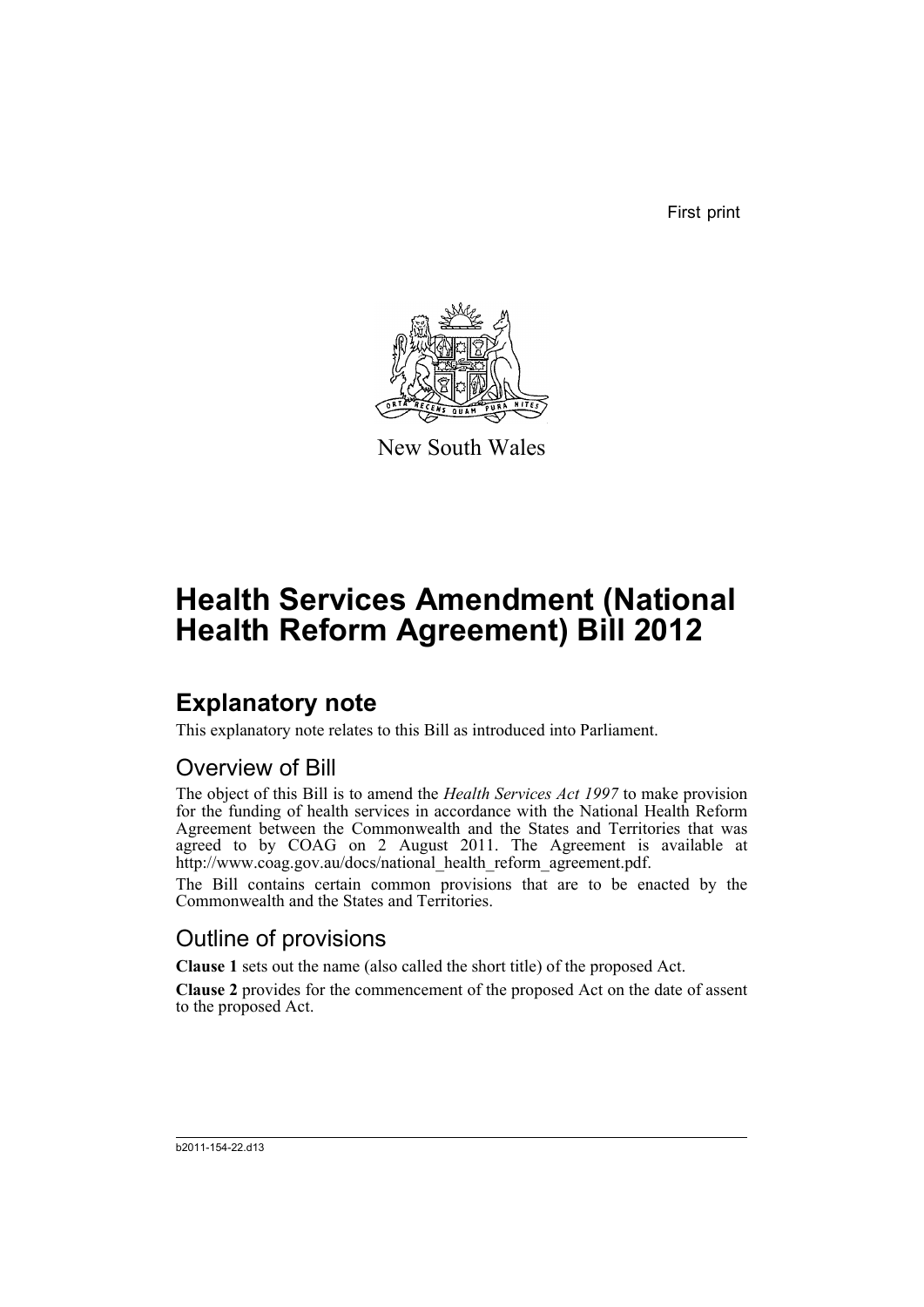Explanatory note

### **Schedule 1 Amendment of Health Services Act 1997 No 154**

**Schedule 1 [5]** inserts provisions relating to the National Health Funding Pool and Administration, which are set out in proposed Schedule 6A.

**Part 1 of proposed Schedule 6A** defines words and expressions used in the proposed Schedule and contains other interpretative provisions.

**Proposed Part 2** establishes the office of Administrator of the National Health Funding Pool, provides for the appointment (and suspension and termination of appointment) of the Administrator, and provides for his or her functions.

**Proposed Part 3** provides for the establishment of a State Pool Account and the payments into and from the Account under the National Health Reform Agreement. The State Pool Account, and the State Managed Fund, will be established by the Director-General of the Ministry of Health.

**Proposed Part 4** provides for the financial management and reporting duties of the Administrator, auditing requirements and the exchange of information between the Administrator and the Minister for Health.

**Proposed Part 5** disapplies certain NSW legislation and applies equivalent Commonwealth legislation to or in respect of the Administrator and contains other machinery provisions.

**Schedule 1 [3]** provides that the Minister is to have regard to the National Health Reform Agreement in determining the amount of subsidies paid from the Consolidated Fund to local health districts, statutory health corporations and affiliated health organisations under existing financial provisions of the *Health Services Act 1997*. **Schedule 1 [4]** makes it clear that those provisions do not affect the operation of the provisions in proposed Schedule 6A that relate to health funding arrangements under the National Health Reform Agreement.

**Schedule 1 [1], [2] and [6]** are minor, consequential amendments.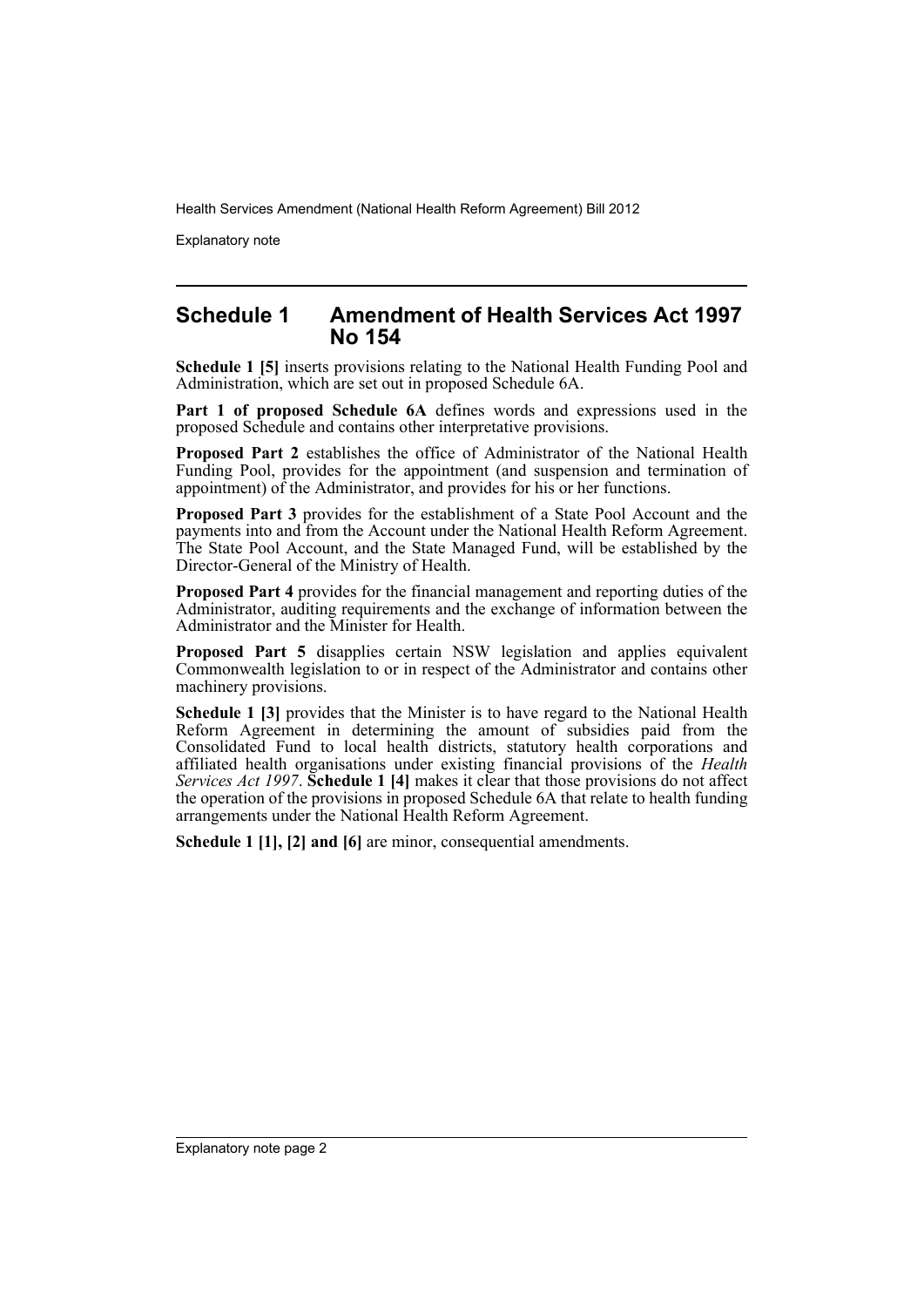First print



New South Wales

# **Health Services Amendment (National Health Reform Agreement) Bill 2012**

## **Contents**

|                                                         | Page |
|---------------------------------------------------------|------|
| Name of Act                                             |      |
| 2 Commencement                                          |      |
| Schedule 1 Amendment of Health Services Act 1997 No 154 |      |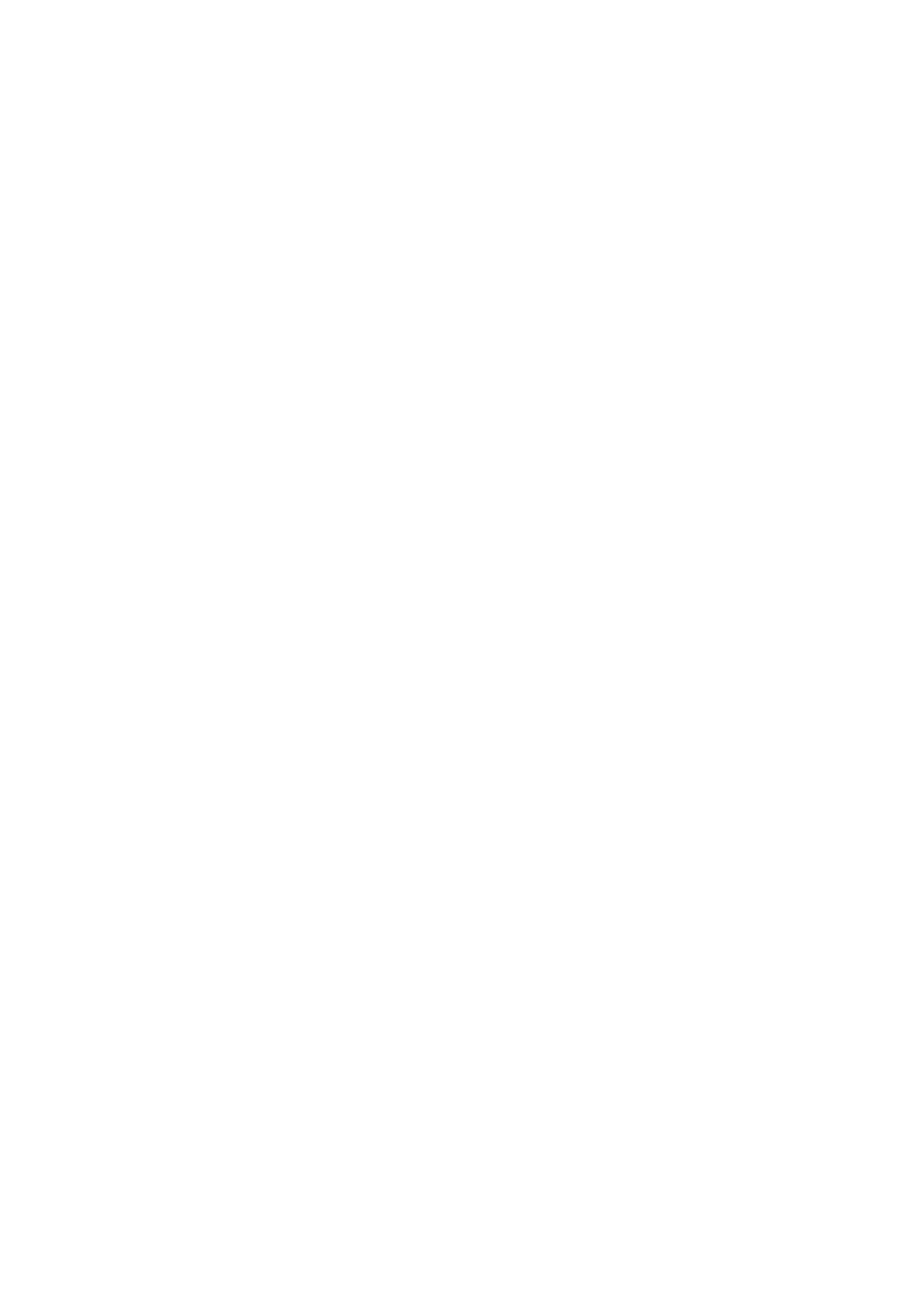

New South Wales

## **Health Services Amendment (National Health Reform Agreement) Bill 2012**

No , 2012

### **A Bill for**

An Act to amend the *Health Services Act 1997* to make provision for health funding arrangements under the National Health Reform Agreement.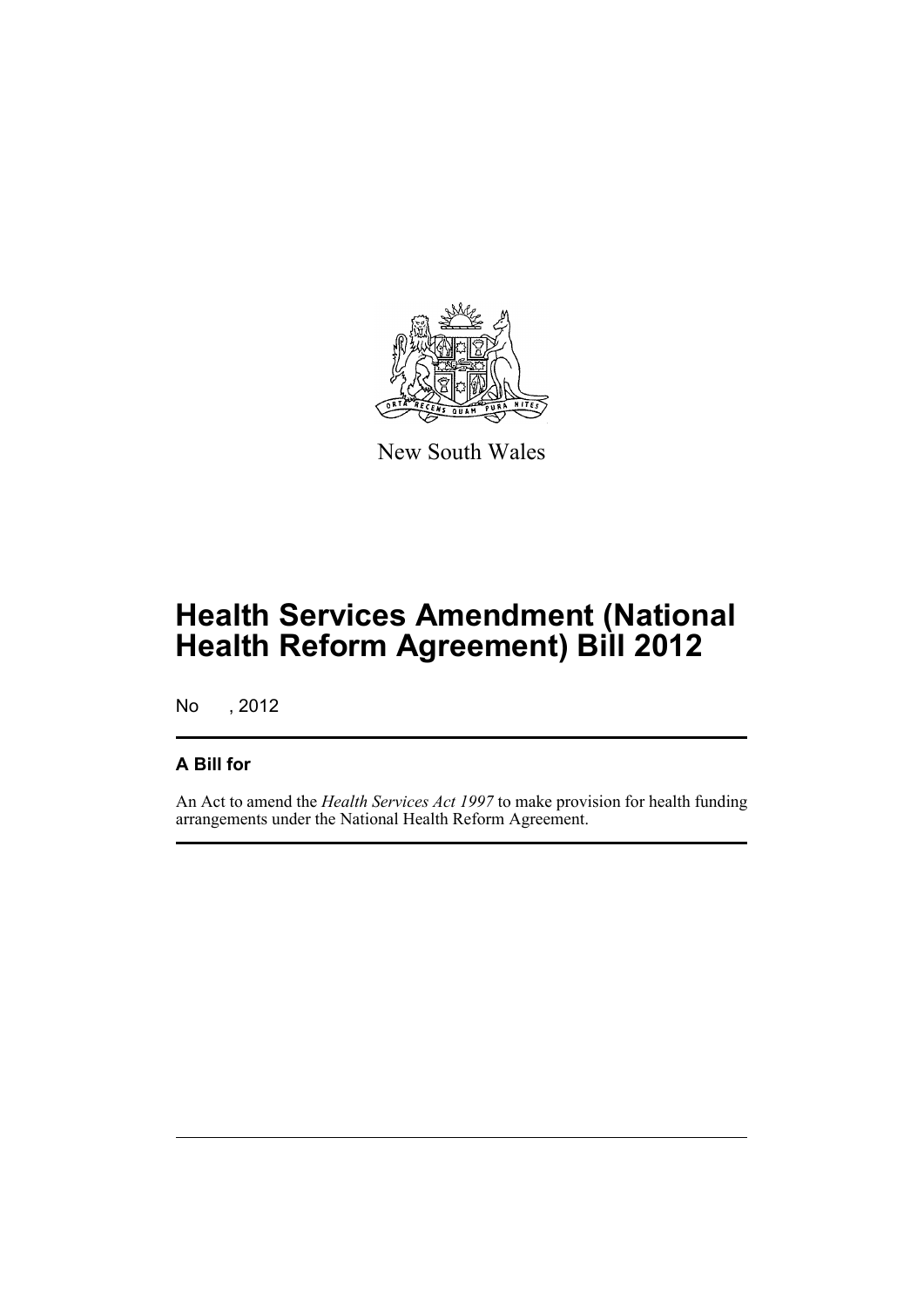<span id="page-5-1"></span><span id="page-5-0"></span>

| The Legislature of New South Wales enacts:                                                |                     |
|-------------------------------------------------------------------------------------------|---------------------|
| Name of Act                                                                               | $\overline{2}$      |
| This Act is the Health Services Amendment (National Health Reform<br>Agreement) Act 2012. | 3<br>$\overline{4}$ |
| Commencement                                                                              | 5                   |
| This Act commences on the date of assent to this Act.                                     | 6                   |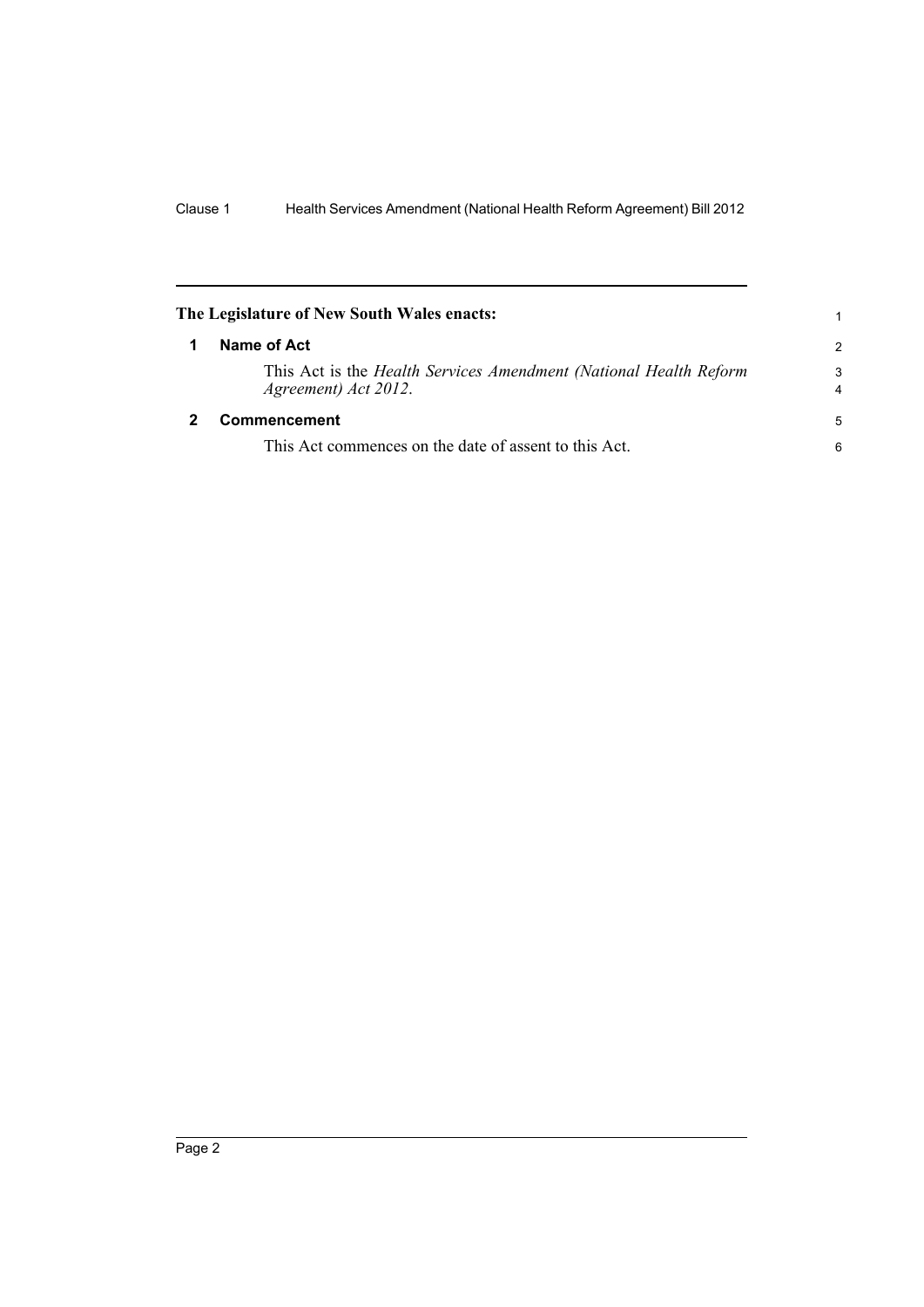Amendment of Health Services Act 1997 No 154 Schedule 1

<span id="page-6-0"></span>

|     | <b>Schedule 1</b>                                                                                       |                        | <b>Amendment of Health Services Act 1997</b><br><b>No 154</b>                                                                                                                 | $\mathbf{1}$<br>2 |
|-----|---------------------------------------------------------------------------------------------------------|------------------------|-------------------------------------------------------------------------------------------------------------------------------------------------------------------------------|-------------------|
| [1] | Sections 4 (a) and (c1), 28 (f) and (g), 62B (1) and 126 (2) (a) and (d) and<br>clause 92 of Schedule 7 |                        |                                                                                                                                                                               | 3<br>4            |
|     | Omit "NHHN Agreement" wherever occurring.                                                               |                        |                                                                                                                                                                               | 5                 |
|     |                                                                                                         |                        | Insert instead "National Health Reform Agreement".                                                                                                                            | 6                 |
| [2] |                                                                                                         | <b>Section 126I</b>    |                                                                                                                                                                               | $\overline{7}$    |
|     |                                                                                                         |                        | Insert before section $127$ :                                                                                                                                                 | 8                 |
|     | <b>1261</b>                                                                                             |                        | Health funding arrangements under the National Health Reform<br><b>Agreement</b>                                                                                              | 9<br>10           |
|     |                                                                                                         |                        | Schedule 6A contains provisions relating to health funding<br>arrangements under the National Health Reform Agreement.                                                        | 11<br>12          |
| [3] |                                                                                                         |                        | <b>Section 127 Determination of subsidies</b>                                                                                                                                 | 13                |
|     |                                                                                                         |                        | Insert after section $127(2)$ :                                                                                                                                               | 14                |
|     |                                                                                                         | (2A)                   | In making a determination under this section, the Minister is also<br>to have regard to the National Health Reform Agreement.                                                 | 15<br>16          |
| [4] |                                                                                                         | <b>Section 127 (6)</b> |                                                                                                                                                                               | 17                |
|     | Insert after section $127(5)$ :                                                                         |                        |                                                                                                                                                                               | 18                |
|     |                                                                                                         | (6)                    | This section does not affect the operation of the provisions<br>relating to health funding arrangements under the National<br>Health Reform Agreement set out in Schedule 6A. | 19<br>20<br>21    |
| [5] |                                                                                                         | <b>Schedule 6A</b>     |                                                                                                                                                                               | 22                |
|     |                                                                                                         |                        | Insert after Schedule 6:                                                                                                                                                      | 23                |
|     |                                                                                                         |                        | <b>Schedule 6A</b><br><b>National Health Funding Pool and</b><br><b>Administration</b>                                                                                        | 24<br>25          |
|     |                                                                                                         | <b>Part 1</b>          | <b>Preliminary</b>                                                                                                                                                            | 26                |
|     | 1                                                                                                       |                        | Interpretation                                                                                                                                                                | 27                |
|     |                                                                                                         | (1)                    | In this Schedule:                                                                                                                                                             | 28                |
|     |                                                                                                         |                        | <b>Administrator</b> means the Administrator of the National Health<br>Funding Pool appointed under clause 3 and under the                                                    | 29<br>30          |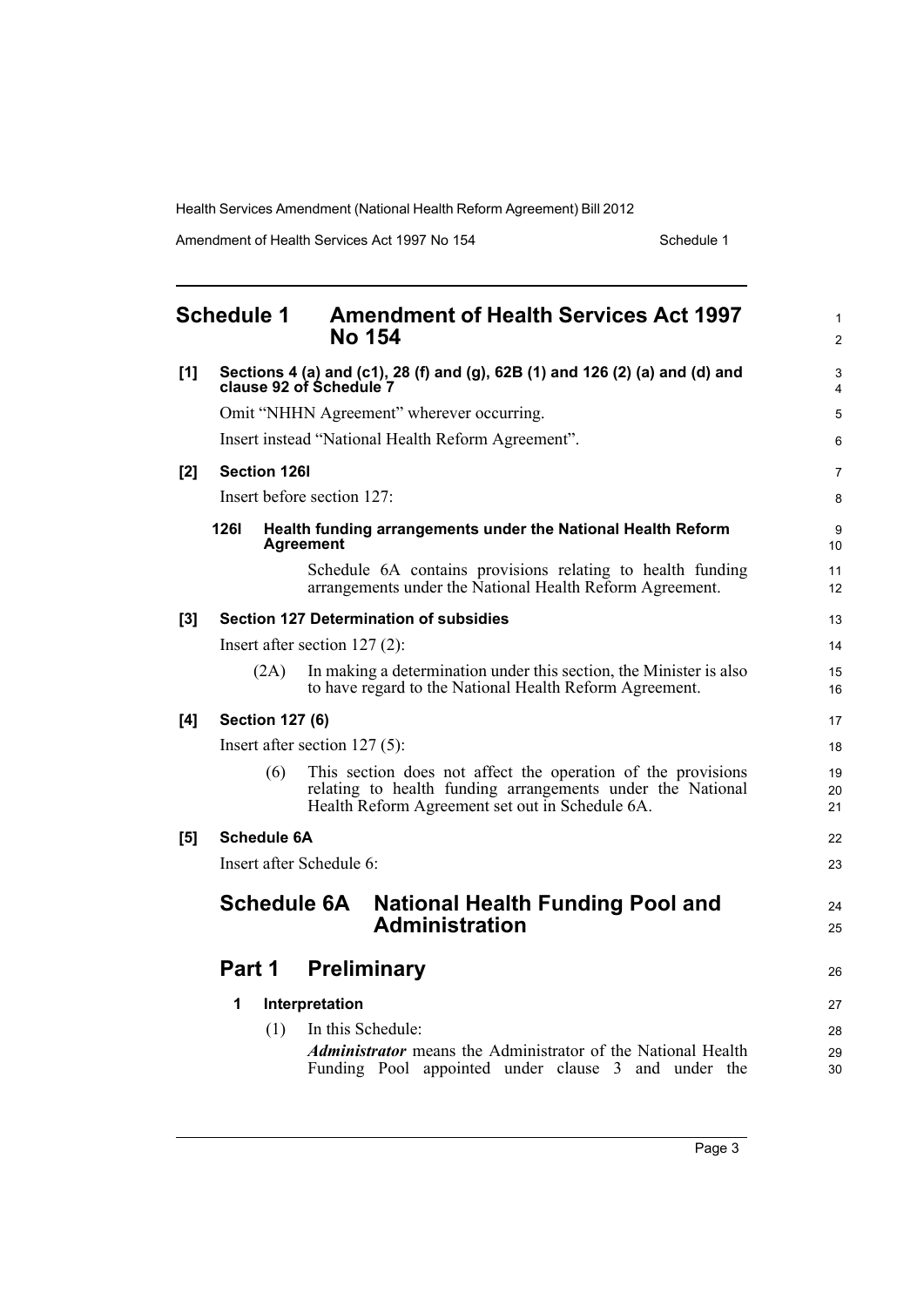Schedule 1 Amendment of Health Services Act 1997 No 154

corresponding provision of the laws of the Commonwealth and the other States.

*COAG* means the Council of Australian Governments.

*local hospital network* means an organisation that is a local hospital network (however described) for the purposes of the National Health Reform Agreement.

**Note.** In New South Wales, local health districts, specialty network governed health corporations and affiliated health organisations declared to be networks under section 62B of the Act are local hospital networks for the purposes of the National Health Reform Agreement.

*National Health Funding Pool* means the combined State Pool Accounts for each State.

*National Health Reform Agreement* means the National Health Reform Agreement between the Commonwealth and the States that was agreed to by COAG on 2 August 2011, as amended from time to time.

*responsible Minister* for a jurisdiction means the relevant Minister with portfolio responsibility for the administration of the provision of this Schedule in which the expression occurs (or of the corresponding provision of the laws of the Commonwealth and the other States).

**Note.** See also clause 27.

*Standing Council on Health* means (subject to subclause (2)) the Ministerial Council by that name or, if there is no such Ministerial Council, the standing Ministerial Council established or recognised by COAG whose members include all Ministers in Australia having portfolio responsibility for health.

*State* includes the Australian Capital Territory and the Northern Territory.

*State Managed Fund* of a State means a bank account or fund established or designated by the State for the purposes of health funding under the National Health Reform Agreement that is required to be undertaken in the State through a State Managed Fund.

*State Pool Account* of a State means the bank account established by the State under Part 3 or under the corresponding provisions of the law of another State.

**Note.** *Function* and *exercise* of a function are defined in the Dictionary to the Act.

(2) The Standing Council on Health, when acting under this Schedule, is to be constituted only by a single Minister for the Commonwealth and a single Minister for each of the States, and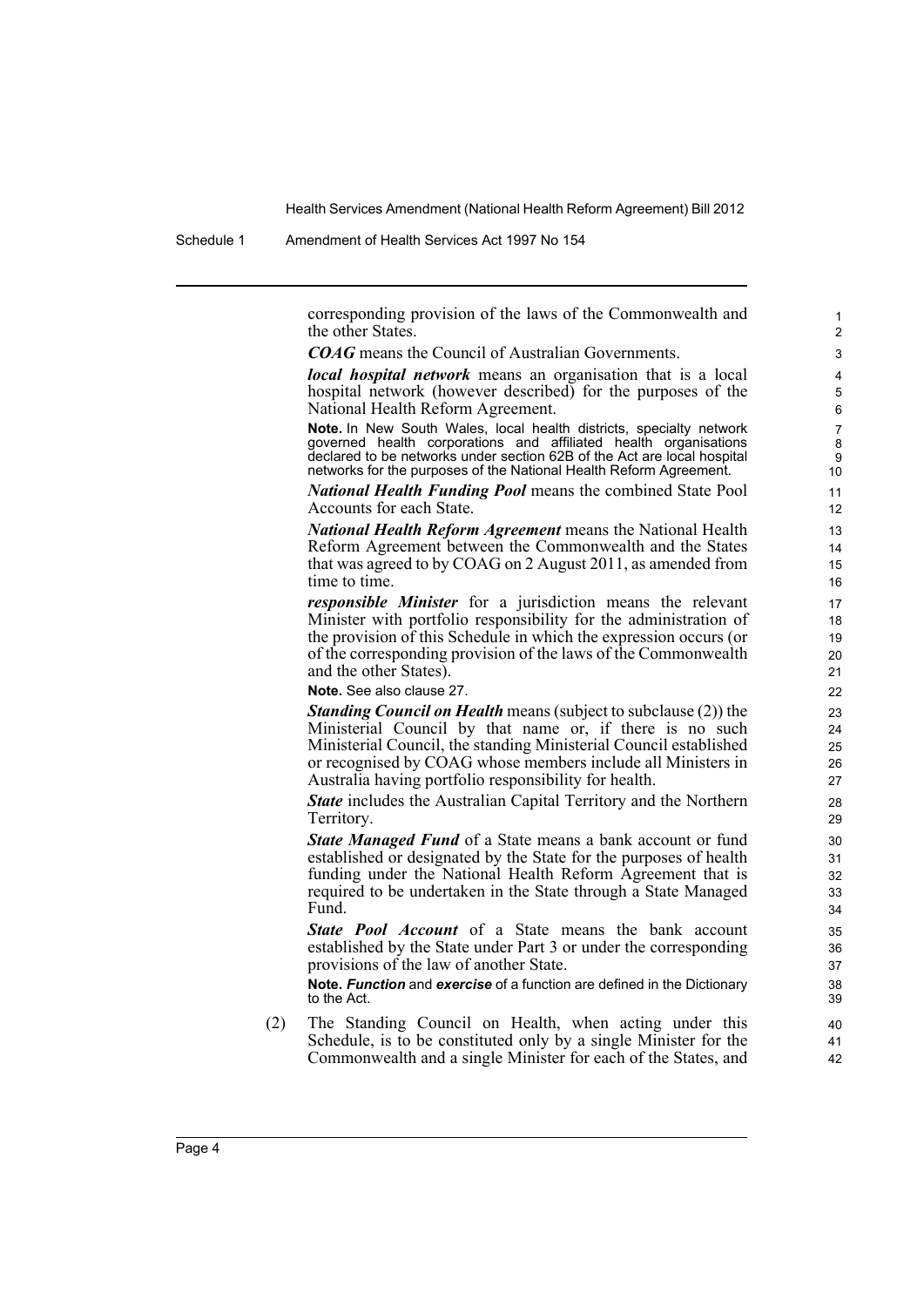Amendment of Health Services Act 1997 No 154 Schedule 1

any reference in this Schedule to a member of that Council is to be construed as a reference to those Ministerial members only. (3) If there are 2 or more Ministers for the Commonwealth or for a State who are members of the Standing Council on Health, the relevant Minister for the purposes of this Schedule is the Minister having primary portfolio responsibility for health in his or her jurisdiction. (4) A reference in this Schedule to the agreement of, or a request by, a member of the Standing Council on Health is a reference to an agreement or request in writing. (5) This Schedule is to be interpreted in accordance with Schedule 7 to the *Health Practitioner Regulation National Law (NSW)* and, for that purpose, Schedule 7 applies as if references to this Law or a Queensland Act were references to this Schedule or an Act of this jurisdiction, and with all other necessary modifications. (6) The *Interpretation Act 1987* does not apply to or in respect of this Schedule. **Part 2 Administrator of the National Health Funding Pool 2 The office of Administrator** (1) The office of Administrator of the National Health Funding Pool is established by this Schedule. (2) It is the intention of Parliament that the same individual holds the office established under subclause (1) and under the corresponding provision of the laws of the Commonwealth and the other States. (3) The Administrator appointed under this Schedule may exercise and perform the functions of the Administrator in relation to: (a) one jurisdiction, or (b) 2 or more or all jurisdictions collectively. (4) A reference in a provision of this Schedule (other than in clause 8 (1) and Part 3) to a function of the Administrator under this Schedule includes a reference to a function of the Administrator under the corresponding provision of the laws of the Commonwealth and the other States. 1  $\overline{2}$ 3 4 5 6 7 8 9 10 11 12 13 14 15 16 17 18 19 20 21  $22$ 23 24 25 26 27 28 29 30 31 32 33 34 35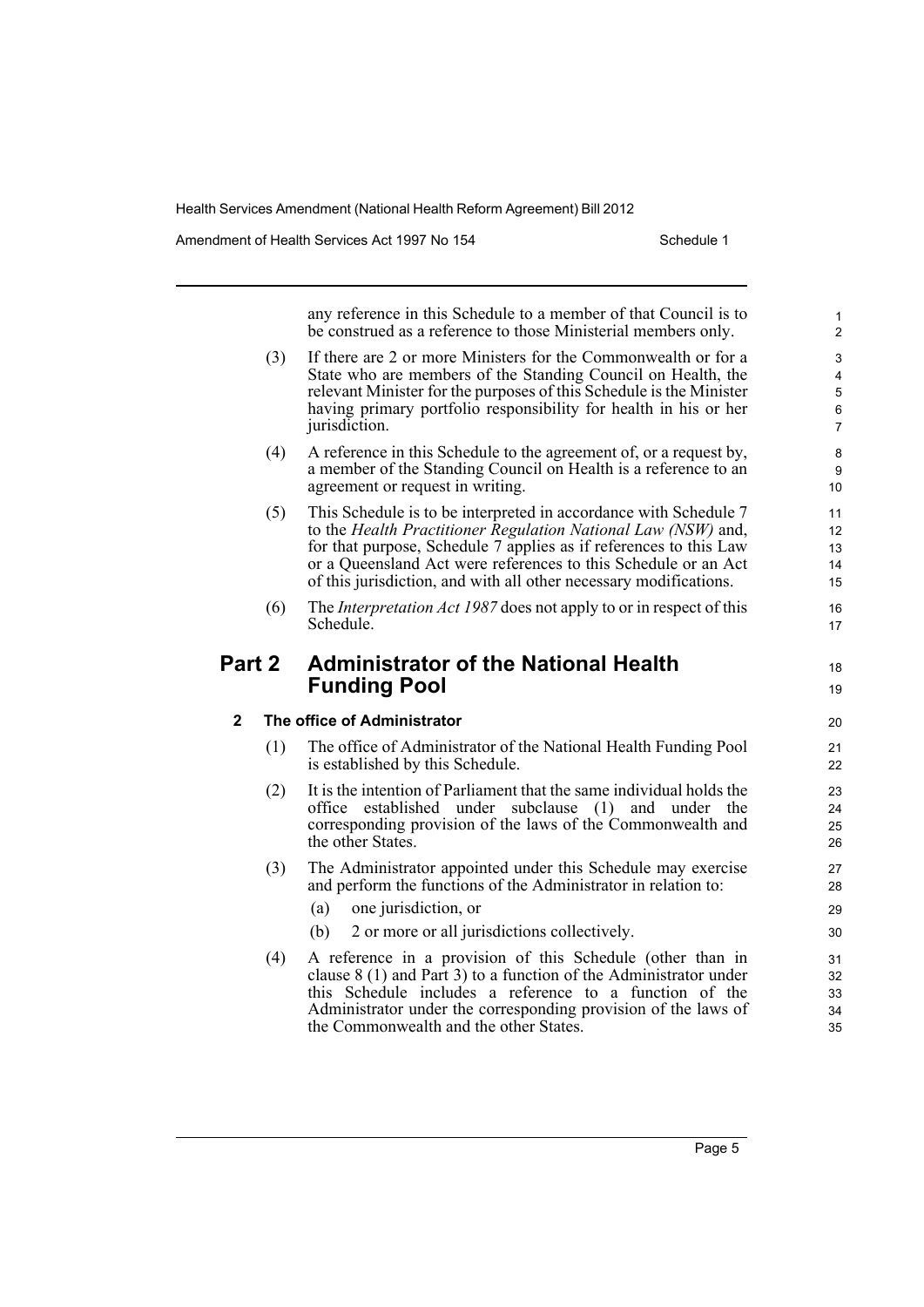#### **3 Appointment of Administrator**

(1) The Minister for this jurisdiction who is a member of the Standing Council on Health is to appoint an individual to the office of the Administrator of the National Health Funding Pool under this Schedule.

- (2) Before the appointment is made, the Chair of the Standing Council on Health is to give each member of the Council an opportunity to nominate an individual for appointment.
- (3) An appointment is not to be made unless all the members of the Standing Council on Health have agreed on the individual who will be appointed as Administrator, the date that the appointment will take effect, the period of appointment and the conditions of appointment.
- (4) The appointment is to be made by instrument in writing.
- (5) The Administrator is to be appointed (subject to subclause (3)) for the period, not exceeding 5 years, and on the conditions specified in his or her instrument of appointment, but is eligible for re-appointment.
- (6) The Administrator is entitled to the remuneration determined in accordance with the law of the Commonwealth.

#### **4 Suspension of Administrator**

- (1) The Chair of the Standing Council on Health is required to suspend the Administrator from office if requested to do so by:
	- (a) at least 3 members of the Council who are Ministers of a State, or
	- (b) the member of the Council who is a Minister of the Commonwealth.
- (2) A member of the Standing Council on Health is not to request the suspension of the Administrator unless the member is satisfied that the Administrator:
	- (a) is, because of any physical or mental incapacity or otherwise, unable to perform his or her functions satisfactorily, or
	- (b) has failed to comply with his or her obligations or duties as Administrator, or
	- (c) has been accused or convicted of an offence that carries a penalty of imprisonment, or
	- (d) has or may become bankrupt.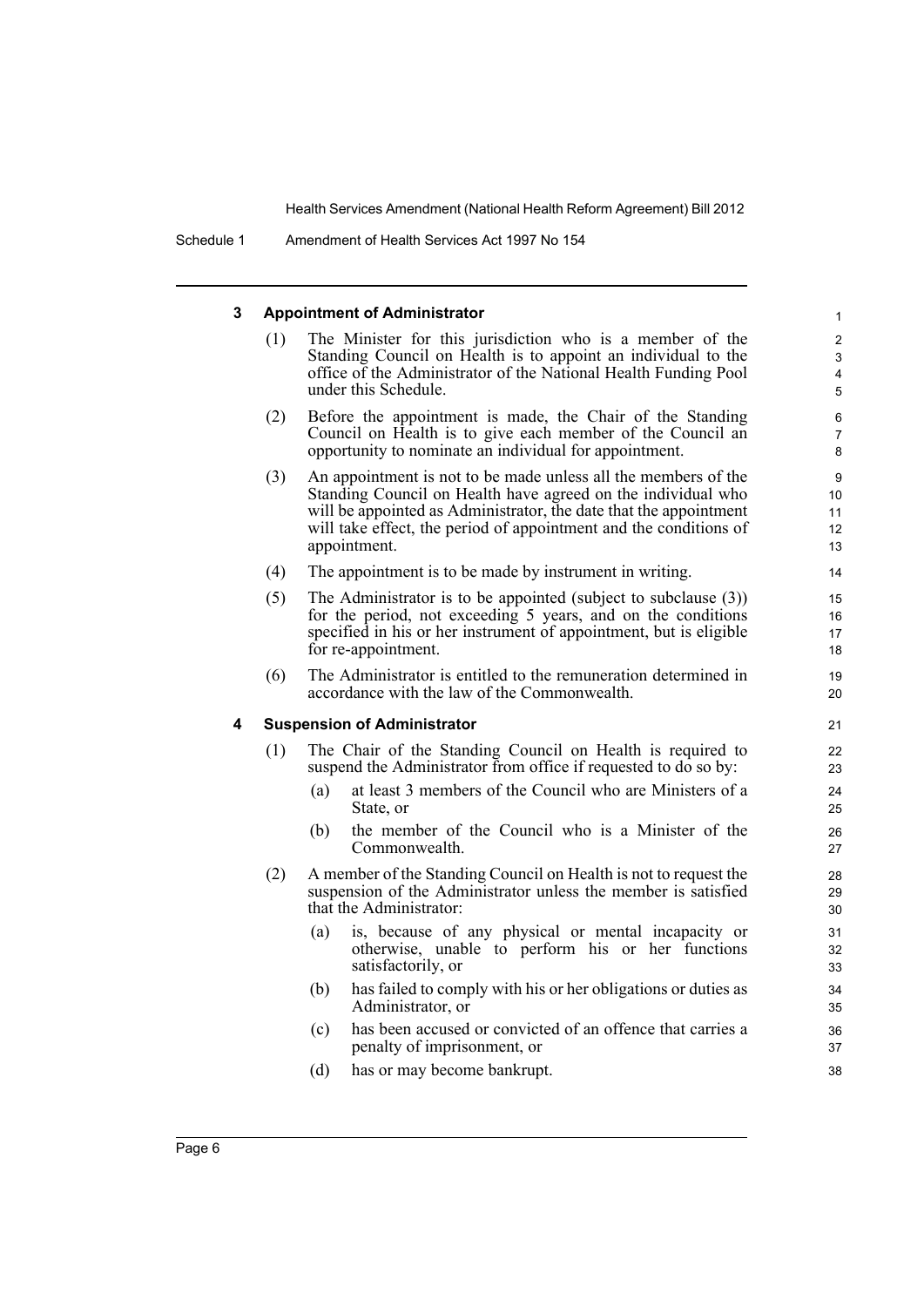Amendment of Health Services Act 1997 No 154 Schedule 1

|   | (3) | A suspension is to be effected by an instrument in writing and is<br>to be notified by the Chair of the Standing Council on Health to<br>all members of the Council.                                                                                                                                                                                                                                          |
|---|-----|---------------------------------------------------------------------------------------------------------------------------------------------------------------------------------------------------------------------------------------------------------------------------------------------------------------------------------------------------------------------------------------------------------------|
|   | (4) | A suspension is terminated after a period of suspension of<br>60 days unless before the end of that period the Administrator is<br>removed or resigns from office or a majority of the members of<br>the Standing Council on Health:                                                                                                                                                                          |
|   |     | terminate the suspension, or<br>(a)                                                                                                                                                                                                                                                                                                                                                                           |
|   |     | extend the suspension for a specified further period.<br>(b)                                                                                                                                                                                                                                                                                                                                                  |
|   | (5) | Despite subclause (1), the Chair of the Standing Council on<br>Health is not to suspend the Administrator from office within the<br>period of 90 days after an earlier period of suspension was<br>terminated unless a majority of the members of the Council<br>request the Chair to do so.                                                                                                                  |
| 5 |     | Removal or resignation of Administrator                                                                                                                                                                                                                                                                                                                                                                       |
|   | (1) | The Minister for this jurisdiction who is a member of the<br>Standing Council on Health is required to remove the<br>Administrator from office if a majority of the members of the<br>Council agree to the Administrator's removal from office.                                                                                                                                                               |
|   | (2) | The Administrator is to be removed from office by an instrument<br>in writing that takes effect on the date agreed to by the majority<br>of the members of the Standing Council on Health.                                                                                                                                                                                                                    |
|   | (3) | The Administrator may resign as Administrator by notice in<br>writing to the Chair of the Standing Council on Health.                                                                                                                                                                                                                                                                                         |
|   | (4) | The resignation of the Administrator takes effect on the date<br>notified by the Chair of the Standing Council on Health to all<br>members of the Council.                                                                                                                                                                                                                                                    |
| 6 |     | <b>Acting Administrator</b>                                                                                                                                                                                                                                                                                                                                                                                   |
|   | (1) | The Chair of the Standing Council on Health may, from time to<br>time, appoint an individual to act as the Administrator during any<br>period when the office is vacant or the holder of the office is<br>suspended or absent from duty.                                                                                                                                                                      |
|   | (2) | Any such appointment may only be made from a panel of<br>persons, and in accordance with the procedure, agreed to by all<br>the members of the Standing Council on Health.<br>Note. The applied provisions of Schedule 7 to the Health Practitioner<br>Regulation National Law (NSW) (clause 27) contain additional<br>provisions relating to acting appointments that have effect subject to this<br>clause. |
|   |     |                                                                                                                                                                                                                                                                                                                                                                                                               |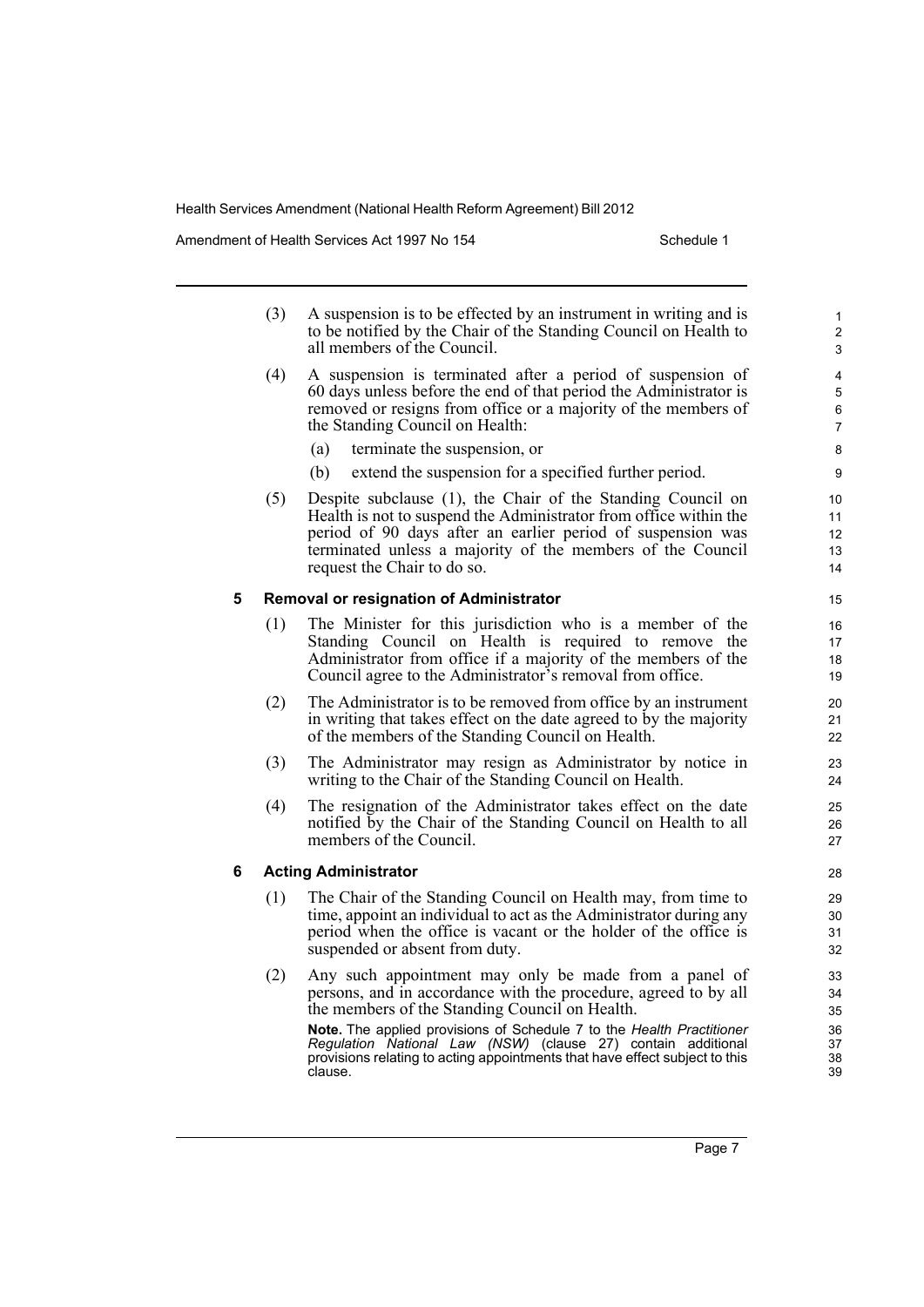#### **7 Provision of staff and facilities for Administrator**

- (1) Staff and facilities to assist the Administrator in exercising or performing his or her functions under this Schedule are to be provided by the National Health Funding Body constituted under the *National Health Reform Act 2011* of the Commonwealth.
- (2) The Administrator is not entitled to delegate a function conferred on the Administrator under this Schedule to that body, to any such member of staff or to any other person or body.

#### **8 Functions of Administrator**

- (1) The Administrator is:
	- (a) to calculate and advise the Treasurer of the Commonwealth of the amounts required to be paid by the Commonwealth into each State Pool Account of the National Health Funding Pool under the National Health Reform Agreement (including advice on any reconciliation of those amounts based on subsequent actual service delivery), and
	- (b) to monitor State payments into each State Pool Account for the purposes of Part 4, and
	- (c) to make payments from each State Pool Account in accordance with the directions of the State concerned, and
	- (d) to report publicly on the payments made into and from each State Pool Account and other matters on which the Administrator is required to report under this Schedule, and
	- (e) to exercise or perform any other functions conferred on the Administrator under this Schedule.

**Note.** The corresponding provisions of the laws of the Commonwealth provide that the functions of the Administrator include monitoring Commonwealth payments into each State Pool Account for the purposes of Part 4.

- (2) The Administrator and the body and staff assisting the Administrator are not subject to the control or direction of any Minister of the Commonwealth in relation to the exercise or performance of the Administrator's functions under this Schedule.
- (3) However, the Administrator is required to comply with any directions given by COAG in relation to the manner in which the Administrator exercises or performs his or her functions under this Schedule (including in relation to the preparation or

9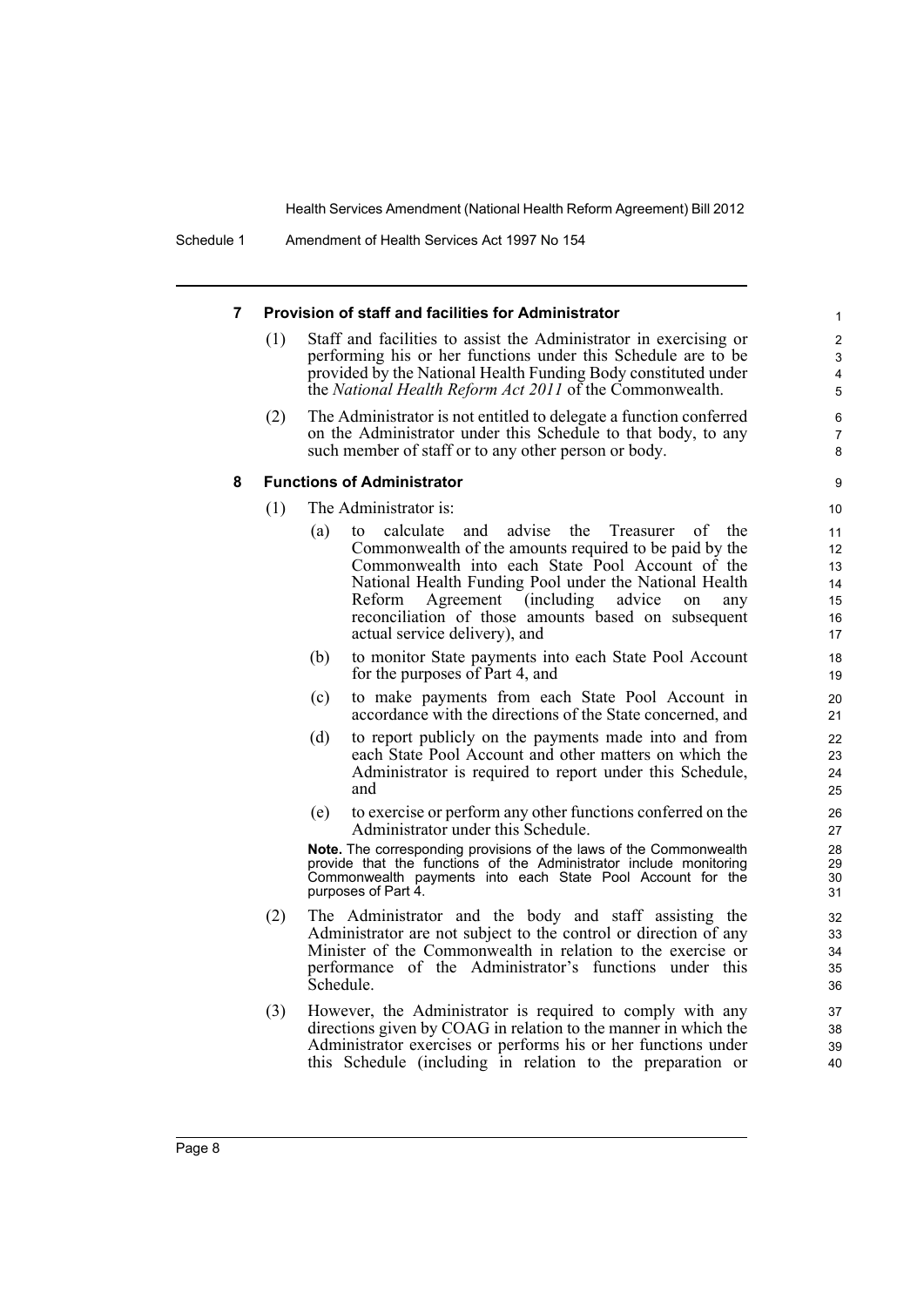Amendment of Health Services Act 1997 No 154 Schedule 1

|             |     | provision of annual or monthly reports, financial statements or<br>information under Part 4).                                                                                                                                                      | $\mathbf{1}$<br>$\overline{c}$    |
|-------------|-----|----------------------------------------------------------------------------------------------------------------------------------------------------------------------------------------------------------------------------------------------------|-----------------------------------|
|             | (4) | Directions given by COAG under subclause (3):                                                                                                                                                                                                      | 3                                 |
|             |     | are to be given in accordance with a written resolution of<br>(a)<br>COAG passed in accordance with the procedures<br>determined by COAG, and                                                                                                      | $\overline{\mathbf{4}}$<br>5<br>6 |
|             |     | are to be notified in writing to the Administrator, and<br>(b)                                                                                                                                                                                     | $\overline{7}$                    |
|             |     | are to be made publicly available by the Administrator.<br>(c)                                                                                                                                                                                     | 8                                 |
|             | (5) | To avoid doubt, this Schedule is not intended:                                                                                                                                                                                                     | $\boldsymbol{9}$                  |
|             |     | to give the Commonwealth ownership or control of money<br>(a)<br>in a State Pool Account, or                                                                                                                                                       | 10<br>11                          |
|             |     | to affect the obligation of the Administrator under the law<br>(b)<br>of a State to make payments from the State Pool Account<br>of the State in accordance with the directions of the State.                                                      | 12<br>13<br>14                    |
|             | (6) | To avoid doubt, the Administrator may have regard to<br>information obtained in the exercise or performance of functions<br>under the law of another jurisdiction in the exercise or<br>performance of the Administrator's functions under Part 4. | 15<br>16<br>17<br>18              |
|             |     |                                                                                                                                                                                                                                                    |                                   |
|             |     | <b>State Pool Accounts-the National Health</b><br><b>Funding Pool</b>                                                                                                                                                                              | 19<br>20                          |
| Part 3<br>9 |     | <b>Establishment of State Pool Accounts with Reserve Bank</b>                                                                                                                                                                                      | 21                                |
|             | (1) | The Director-General of the Ministry of Health is to open and<br>maintain with the Reserve Bank of Australia a separate State<br>bank account for the purpose of the National Health Reform<br>Agreement.                                          | 22<br>23<br>24<br>25              |
|             | (2) | The bank account is the State Pool Account established for the<br>State for the purposes of this Schedule.                                                                                                                                         | 26<br>27                          |
|             | (3) | The State Pool Account is established as an account in the Special<br>Deposits Account.                                                                                                                                                            | 28<br>29                          |
|             | (4) | To avoid doubt, the State Pool Account and the money standing<br>to the credit of the Account are under the control of the<br>Director-General of the Ministry of Health for the purposes of the<br>application of relevant accounting standards.  | 30<br>31<br>32<br>33              |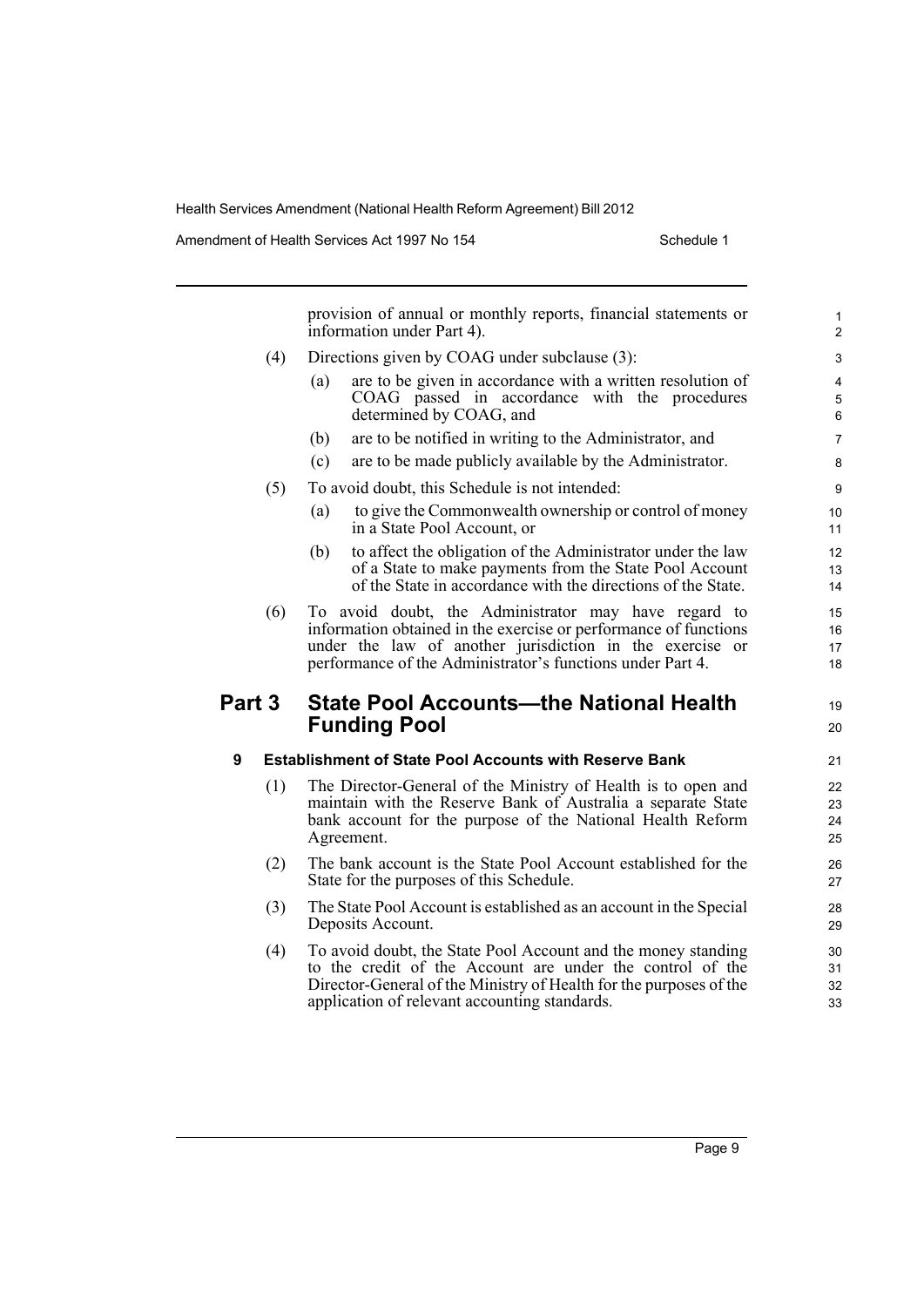#### **10 Payments into State Pool Account**

There is payable into the State Pool Account established for the State:

- (a) money paid to the State by the Commonwealth for payment into the State Pool Account under the National Health Reform Agreement, and
- (b) money made available by the State for the purposes of funding in the State through the State Pool Account under the National Health Reform Agreement, and
- (c) money paid to the State by another State for payment into the State Pool Account under the National Health Reform Agreement, and
- (d) interest paid on money deposited in the State Pool Account, unless directed to be paid into another bank account by the responsible Minister for the State.

#### **11 Payments from State Pool Account**

- (1) There is payable from the State Pool Account established for the State amounts to fund the following in the State under the National Health Reform Agreement (including through a State Managed Fund):
	- (a) the services provided by local hospital networks,
	- (b) health teaching, training and research provided by local hospital networks or other organisations,
	- (c) any other matter that under that Agreement is to be funded through the National Health Funding Pool.
- (2) Payments of amounts from the State Pool Account established for the State are to be made by the Administrator strictly in accordance with the directions of the responsible Minister for the State, including on the amount of each payment, the party or account to which it is to be paid and the timing of the payment.
- (3) The Administrator is required to authorise personally each payment made from the State Pool Account.
- (4) The Administrator is, at the direction of the responsible Minister for the State, to repay any money paid by the State into the State Pool Account for the State that the responsible Minister is satisfied constitutes an overpayment into that Account.
- (5) This clause does not affect the payment from the State Pool Account of charges imposed by the Reserve Bank of Australia for the operation of that Account.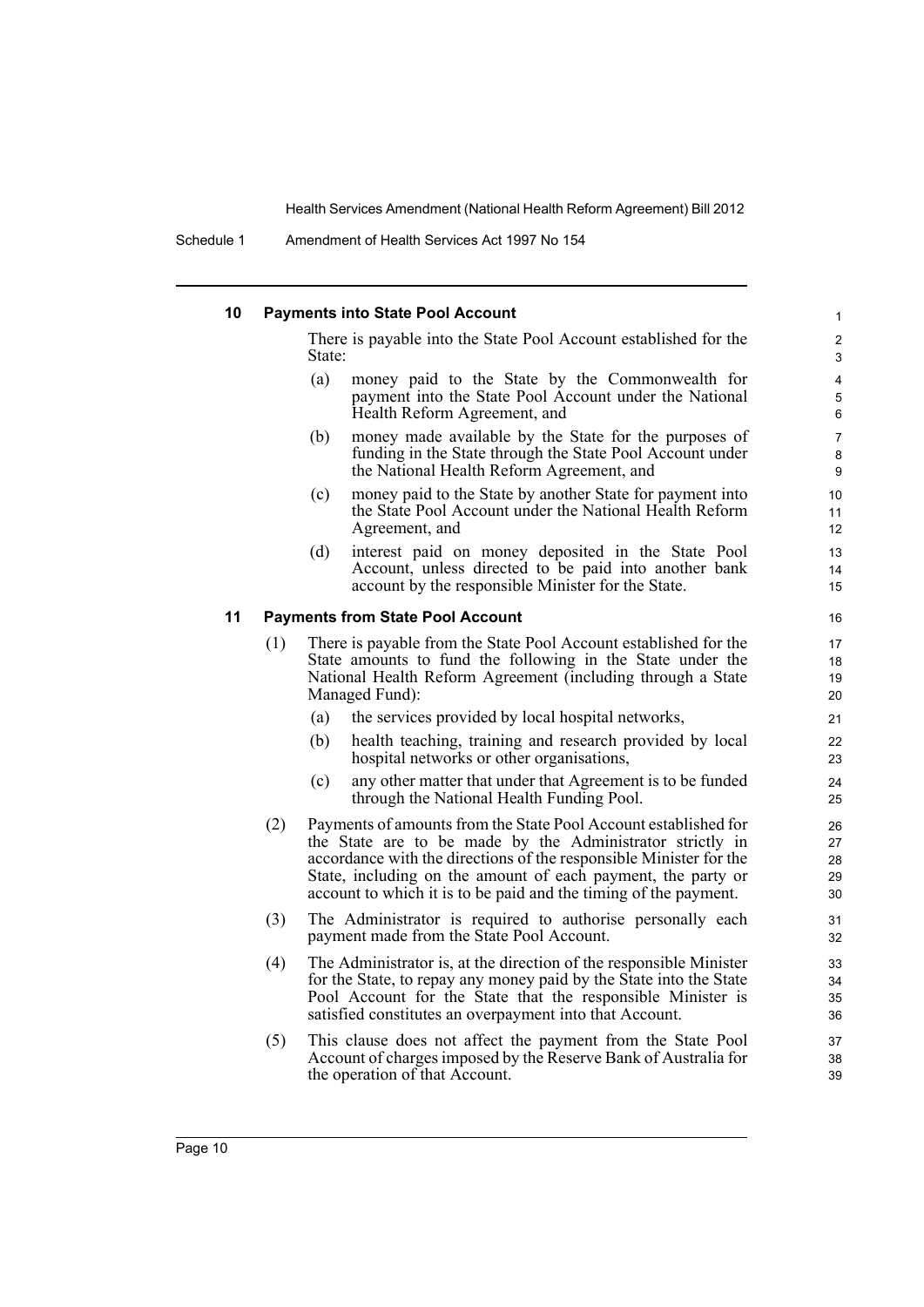Amendment of Health Services Act 1997 No 154 Schedule 1

|    | (6) | This clause does not require the payment for services and matters<br>referred to in subclause (1) to be made only from the State Pool<br>Account.                                                                                                                                                                                                                                                                                                                                                   | $\mathbf{1}$<br>$\mathbf 2$<br>3             |
|----|-----|-----------------------------------------------------------------------------------------------------------------------------------------------------------------------------------------------------------------------------------------------------------------------------------------------------------------------------------------------------------------------------------------------------------------------------------------------------------------------------------------------------|----------------------------------------------|
|    | (7) | For the purposes of this clause, the funding of a local hospital<br>network includes the funding of another party on behalf of the<br>network for corporate or other services provided to the network<br>by that other party.                                                                                                                                                                                                                                                                       | 4<br>5<br>6<br>$\overline{7}$                |
|    | (8) | If at any time when a payment from the State Pool Account is<br>required to be made there is no Administrator or the<br>Administrator is not available to make the payment at that time,<br>the payment from that Account may be made by an official of this<br>State who is directed by the responsible Minister for the State to<br>make the payment.                                                                                                                                             | 8<br>9<br>10<br>11<br>12<br>13               |
| 12 |     | <b>State Managed Funds</b>                                                                                                                                                                                                                                                                                                                                                                                                                                                                          | 14                                           |
|    |     | The Director-General of the Ministry of Health is to:                                                                                                                                                                                                                                                                                                                                                                                                                                               | 15                                           |
|    |     | open and maintain a separate bank account, or<br>(a)                                                                                                                                                                                                                                                                                                                                                                                                                                                | 16                                           |
|    |     | (b)<br>establish and maintain a separate fund, or                                                                                                                                                                                                                                                                                                                                                                                                                                                   | 17                                           |
|    |     | designate an existing bank account or fund,<br>(c)                                                                                                                                                                                                                                                                                                                                                                                                                                                  | 18                                           |
|    |     | as the State Managed Fund for the State for the purposes of health<br>funding under the National Health Reform Agreement.                                                                                                                                                                                                                                                                                                                                                                           | 19<br>20                                     |
| 13 |     | <b>Distribution of Commonwealth funding</b>                                                                                                                                                                                                                                                                                                                                                                                                                                                         | 21                                           |
|    | (1) | Directions by the responsible Minister for the State to the<br>Administrator for payments from the State Pool Account are, in<br>relation to the distribution of Commonwealth funding provided<br>to the State under the National Health Reform Agreement, to be<br>consistent with the advice provided by the Administrator to the<br>Treasurer of the Commonwealth about the basis on which the<br>Administrator has calculated the payments to be made into that<br>Account by the Commonwealth. | 22<br>23<br>24<br>25<br>26<br>27<br>28<br>29 |
|    | (2) | This clause does not affect the obligation of the Administrator to                                                                                                                                                                                                                                                                                                                                                                                                                                  | 30                                           |

(2) This clause does not affect the obligation of the Administrator to make payments from the State Pool Account strictly in accordance with the directions of the responsible Minister for the State.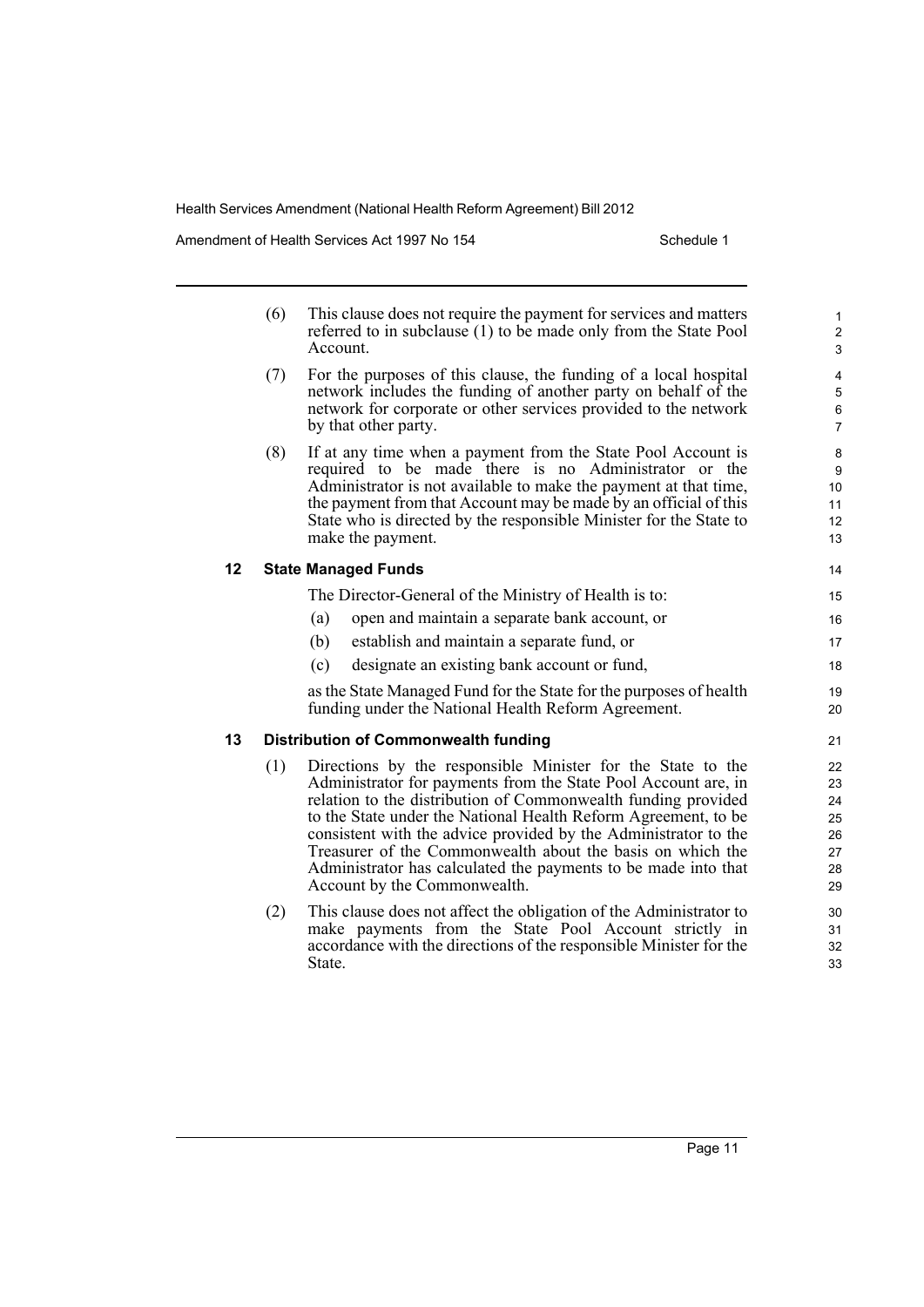Schedule 1 Amendment of Health Services Act 1997 No 154

### **Part 4 Financial management and reporting**

#### **14 Financial management obligations of Administrator**

The Administrator must:

(a) develop and apply appropriate financial management policies and procedures with respect to the State Pool Accounts (including policies and procedures to ensure payments from those Accounts are made in accordance with the directions of the responsible Ministers), and

1

- (b) keep proper records in relation to the administration of the State Pool Accounts, including records of all payments made into and from those Accounts and the basis on which the payments were made, and
- (c) prepare the financial statements required by this Part in relation to the State Pool Accounts and arrange for the audit of those financial statements in accordance with this Part.

#### **15 Monthly reports by Administrator**

- (1) The Administrator must provide monthly reports to the Commonwealth and each State containing the following information for the relevant month:
	- (a) the amounts paid into each State Pool Account and State Managed Fund by the relevant State and the basis on which the payments were made,
	- (b) the amounts paid into each State Pool Account by the Commonwealth and the basis on which the payments were made,
	- (c) the amounts paid from each State Pool Account to local hospital networks, a State Managed Fund or other organisations or funds and the basis on which the payments were made,
	- (d) the amounts paid from each State Managed Fund to local hospital networks or other organisations or funds and the basis on which the payments were made,
	- (e) the number of public hospital services funded for each local hospital network (including a running financial year total) in accordance with the system of activity based funding,
	- (f) the number of other public hospital services and functions funded from each State Pool Account or State Managed Fund (including a running financial year total).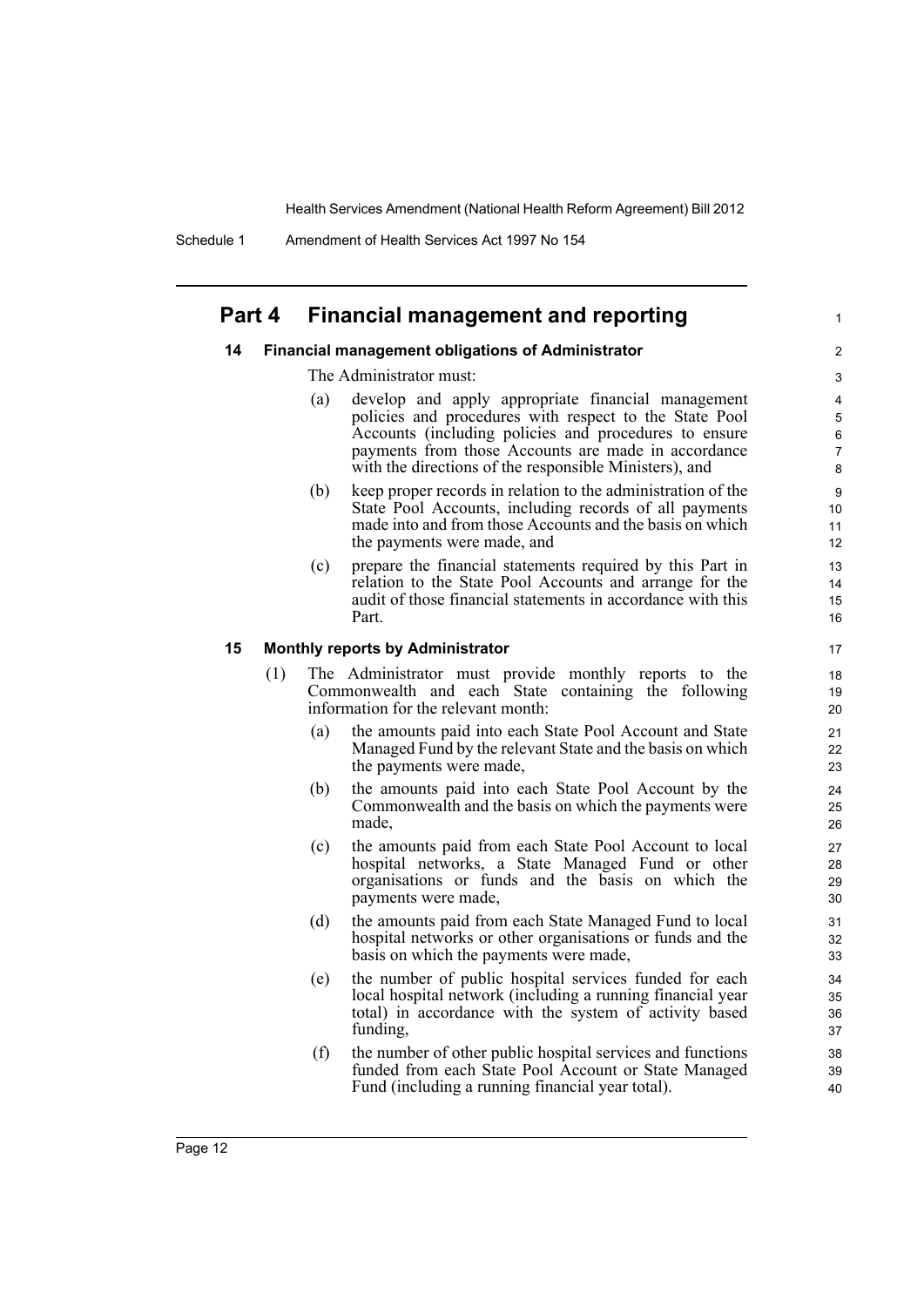Amendment of Health Services Act 1997 No 154 Schedule 1

- (2) A monthly report required to be provided to a jurisdiction under this clause is to be provided to the responsible Minister for that jurisdiction or to a body or officer notified to the Administrator by that Minister.
- (3) The Administrator is to make reports provided under this clause publicly available.

#### **16 Annual report by Administrator**

- (1) The Administrator must, within 4 months after the end of each financial year, provide to the responsible Ministers an annual report on the exercise or performance of his or her functions under this Schedule during the financial year.
- (2) The annual report must include the following information for the relevant financial year:
	- (a) the amounts paid into each State Pool Account and State Managed Fund by the relevant State and the basis on which the payments were made,
	- (b) the amounts paid into each State Pool Account by the Commonwealth and the basis on which the payments were made,
	- (c) the amounts paid from each State Pool Account to local hospital networks, a State Managed Fund or other organisations or funds and the basis on which the payments were made,
	- (d) the amounts paid from each State Managed Fund to local hospital networks or other organisations or funds and the basis on which the payments were made,
	- (e) the number of public hospital services funded for each local hospital network in accordance with the system of activity based funding,
	- (f) the number of other public hospital services and functions funded from each State Pool Account or State Managed Fund.
- (3) The annual report is to be accompanied by:
	- (a) an audited financial statement for each State Pool Account, and
	- (b) a financial statement that combines the audited financial statements for each State Pool Account.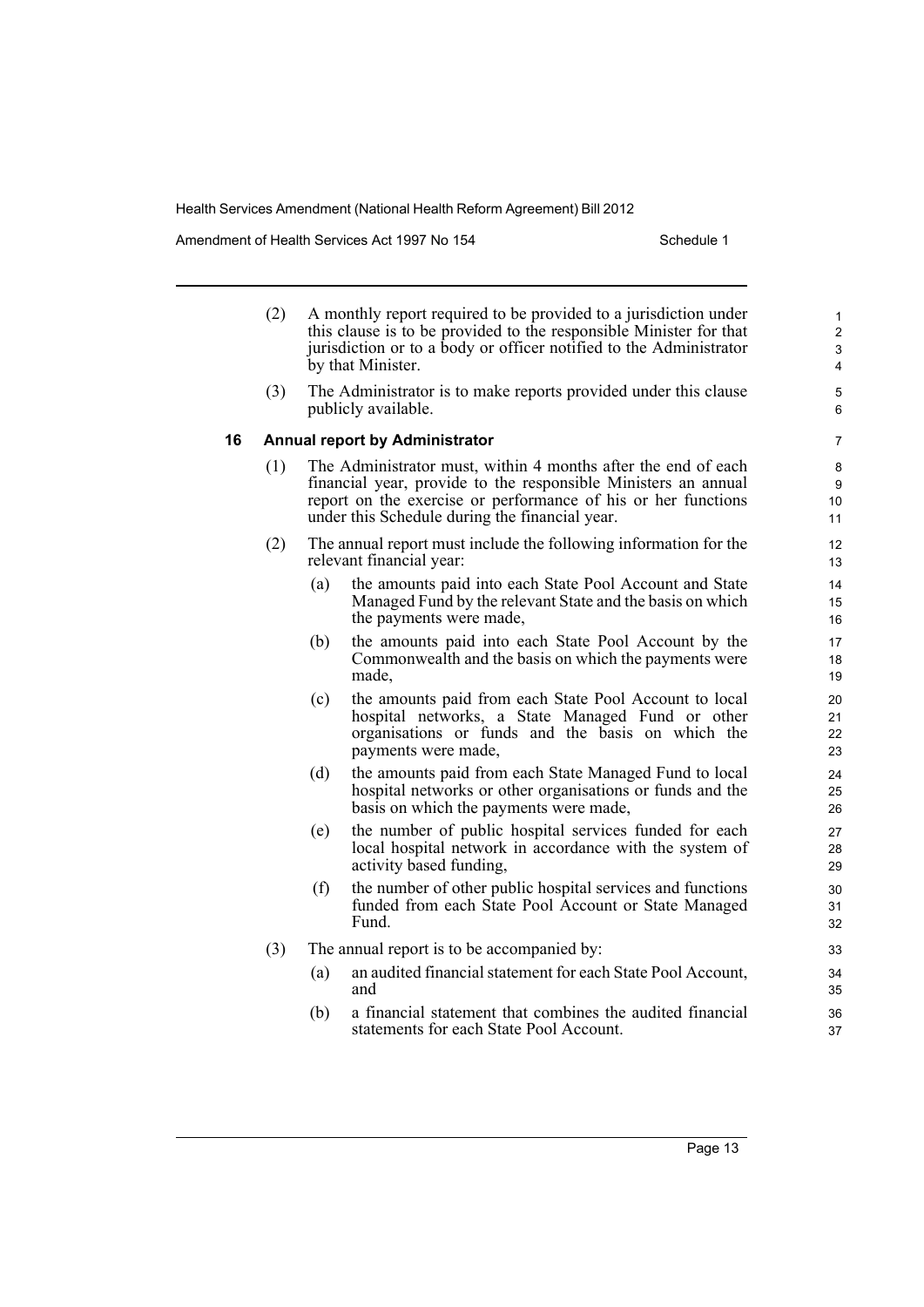Schedule 1 Amendment of Health Services Act 1997 No 154

(4) A responsible Minister must, as soon as practicable after receiving an annual report under this clause, cause a copy of the report to be tabled in the Parliament of the responsible Minister's jurisdiction.

#### **17 Administrator to prepare financial statements for State Pool Accounts**

The Administrator must, after each financial year, prepare:

(a) a financial statement for each State Pool Account that details financial transactions during that financial year, and

(b) a combined financial statement that consists of the financial statements for each State Pool Account for the financial year.

### **18 Audit of financial statements**

A financial statement under this Part for the State Pool Account of a State is to be audited by the Auditor-General of that State in accordance with the relevant legislation of that State relating to financial audit by the Auditor-General.

### **19 Performance audits**

- (1) For the purposes of this clause, a *performance audit* is an audit by the Auditor-General of a jurisdiction of the exercise or performance of the functions of the Administrator in relation to that jurisdiction to determine whether the Administrator is acting effectively, economically, efficiently and in compliance with all relevant laws.
- (2) Before the Auditor-General of this jurisdiction conducts a performance audit, the Auditor-General must notify the Auditors-General of all other jurisdictions of his or her intention to conduct the proposed audit.
- (3) Auditors-General who are conducting performance audits at the same time are to make arrangements to co-ordinate the conduct of those audits in relation to any requirements imposed on the Administrator.
- (4) A performance audit is to be conducted by the Auditor-General of this jurisdiction in accordance with the laws of this jurisdiction relating to the exercise or performance of the functions of the Auditor-General.

Page 14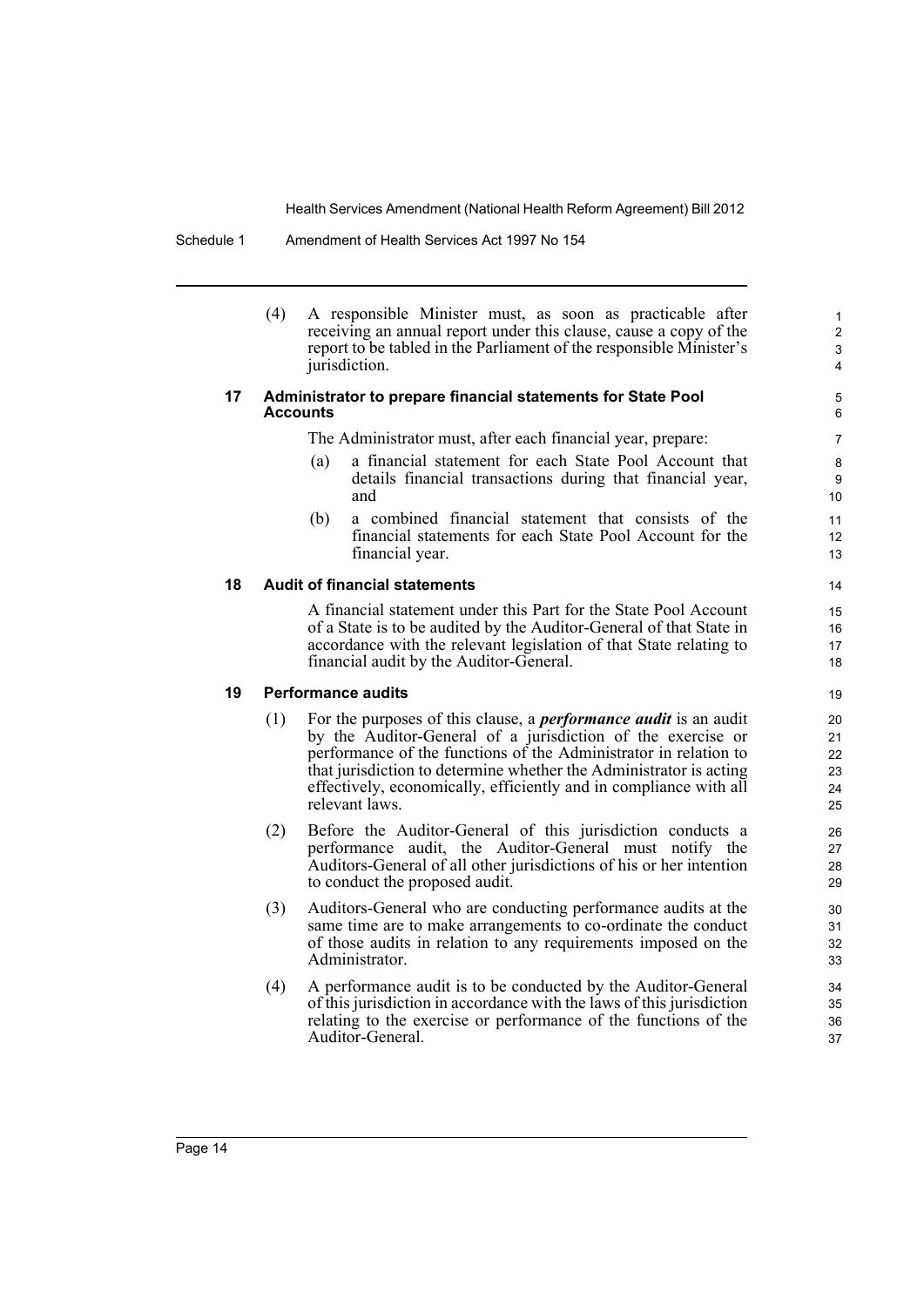Amendment of Health Services Act 1997 No 154 Schedule 1

#### **20 States to provide Administrator with information about State Managed Funds** (1) The responsible Minister for a State is to provide information to the Administrator about any of the following matters relating to the State Managed Fund of the State that the Administrator requires for the preparation of reports and financial statements under this Part: (a) the amounts paid by the State into the State Managed Fund and the basis on which the payments were made, (b) the amounts paid by the State from the State Managed Fund to local hospital networks or other organisations or funds and the basis on which the payments were made, (c) public hospital services and functions that are funded from the State Managed Fund. (2) The information is to be provided by the time requested by the Administrator. **21 Provision of information generally** (1) The Administrator is required to provide to the responsible Minister for a jurisdiction any information requested by that Minister that relates to that jurisdiction. (2) The information is to be provided by the time requested by that responsible Minister. (3) The Administrator is required to provide to the responsible Ministers of all jurisdictions a copy of advice provided by the Administrator to the Treasurer of the Commonwealth about the basis on which the Administrator has calculated the payments to be made into State Pool Accounts by the Commonwealth. (4) The Administrator may at any time provide any information that relates to a jurisdiction to the responsible Minister for that jurisdiction. (5) Any information relating to a jurisdiction that is provided by the Administrator to another jurisdiction may only be publicly released by that other jurisdiction in accordance with arrangements approved by the responsible Minister for the jurisdiction to which the information relates. 1 2 3 4 5 6 7 8 9 10 11 12 13 14 15 16 17 18 19 20 21 22 23 24 25 26 27 28 29 30 31 32 33 34 35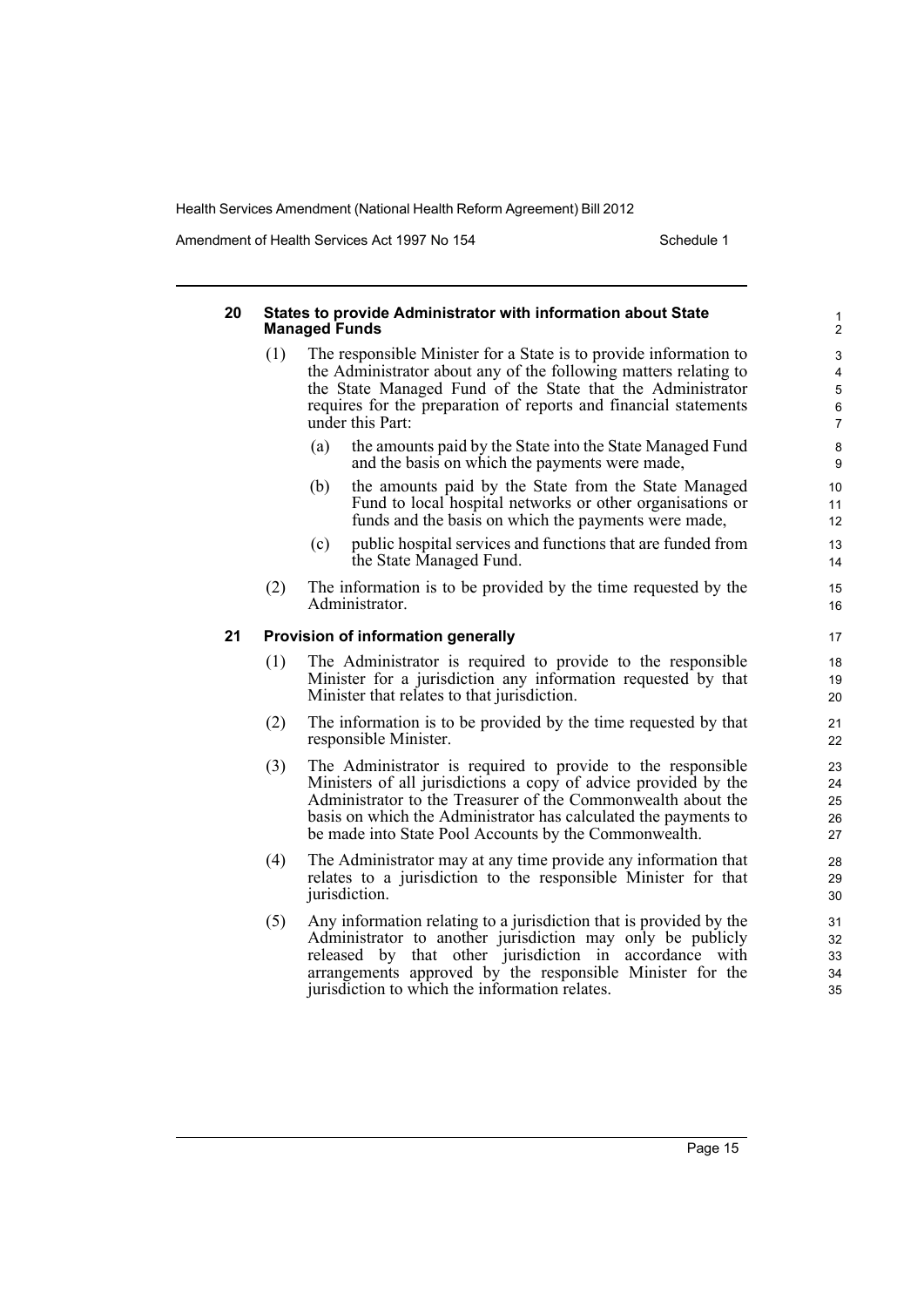Schedule 1 Amendment of Health Services Act 1997 No 154

| Part 5 |     | <b>Miscellaneous</b>                                                                                                                                                                                                                                                                     | $\mathbf{1}$               |
|--------|-----|------------------------------------------------------------------------------------------------------------------------------------------------------------------------------------------------------------------------------------------------------------------------------------------|----------------------------|
| 22     |     | <b>Exclusion of legislation of this jurisdiction</b>                                                                                                                                                                                                                                     | $\mathbf{2}$               |
|        |     | The following Acts of this jurisdiction do not apply to or in<br>respect of the Administrator or any function exercised or<br>performed by the Administrator:                                                                                                                            | 3<br>4<br>5                |
|        |     | the Government Information (Public Access) Act 2009,<br>(a)                                                                                                                                                                                                                              | 6                          |
|        |     | (b)<br>the Health Records and Information Privacy Act 2002,                                                                                                                                                                                                                              | $\overline{7}$             |
|        |     | the Ombudsman Act 1974,<br>(c)                                                                                                                                                                                                                                                           | 8                          |
|        |     | (d)<br>the Privacy and Personal Information Protection<br>Act 1998,                                                                                                                                                                                                                      | 9<br>10                    |
|        |     | the Public Finance and Audit Act 1983,<br>(e)                                                                                                                                                                                                                                            | 11                         |
|        |     | (f)<br>the State Records Act 1998.                                                                                                                                                                                                                                                       | 12                         |
| 23     |     | <b>Application of Commonwealth Acts</b>                                                                                                                                                                                                                                                  | 13                         |
|        | (1) | The following Acts apply (subject to subclause $(2)$ ) as laws of<br>this jurisdiction to or in respect of the Administrator and any<br>function exercised or performed by the Administrator:                                                                                            | 14<br>15<br>16             |
|        |     | the <i>Archives Act 1983</i> of the Commonwealth,<br>(a)                                                                                                                                                                                                                                 | 17                         |
|        |     | the Australian Information Commissioner Act 2010 of the<br>(b)<br>Commonwealth,                                                                                                                                                                                                          | 18<br>19                   |
|        |     | the Freedom of Information Act 1982 of<br>the<br>(c)<br>Commonwealth,                                                                                                                                                                                                                    | 20<br>21                   |
|        |     | the <i>Ombudsman Act 1976</i> of the Commonwealth,<br>(d)                                                                                                                                                                                                                                | 22                         |
|        |     | the Privacy Act 1988 of the Commonwealth.<br>(e)                                                                                                                                                                                                                                         | 23                         |
|        | (2) | Each of those Acts so applies subject to the modifications made<br>by regulations made under the National Health Reform Act 2011<br>of the Commonwealth with the agreement of all the members of<br>the Standing Council on Health.                                                      | 24<br>25<br>26<br>27       |
|        | (3) | Until regulations referred to in subclause (2) are made,<br>subclause (1) does not have effect and instead the legislation<br>referred to in clause 22 (a)–(d) and (f) applies to or in respect of<br>the Administrator and any function exercised or performed by the<br>Administrator. | 28<br>29<br>30<br>31<br>32 |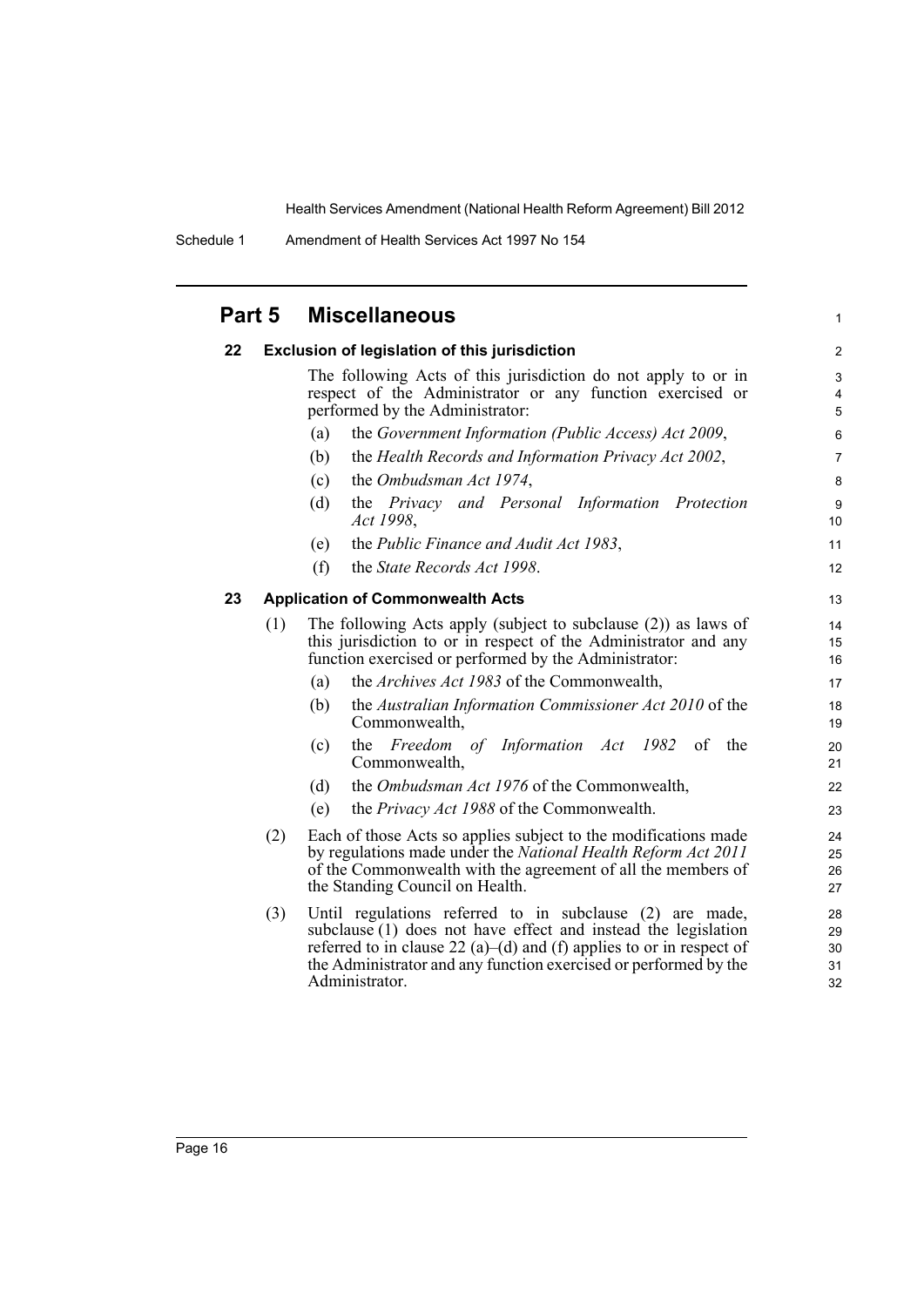Amendment of Health Services Act 1997 No 154 Schedule 1

#### **24 Extraterritorial operation of Act** It is the intention of Parliament that the operation of this Schedule is to include, as far as possible, operation in relation to the following: (a) things situated in or outside the territorial limits of this jurisdiction, (b) acts, transactions and matters done, entered into or occurring in or outside the territorial limits of this jurisdiction, (c) things, acts, transactions and matters (wherever situated, done, entered into or occurring) that would, apart from this Schedule, be governed or otherwise affected by the law of another jurisdiction. **25 Schedule to bind Crown** This Schedule binds the Crown in right of New South Wales and, in so far as the legislative power of the Parliament of New South Wales permits, the Crown in all its other capacities. **26 Delegation of functions of responsible Minister** (1) The responsible Minister for this State may delegate to an authority or officer of the State the responsible Minister's functions under this Schedule. (2) This clause does not apply to the functions of a Minister under Part 2. **27 Transitional and validation provisions** (1) If, on the commencement of this Schedule, corresponding provisions to this Schedule have not been enacted by another jurisdiction, the responsible Minister for that jurisdiction for the purposes of this Schedule is the Minister of that jurisdiction with portfolio responsibility for health. (2) Any thing done by a Minister of the Commonwealth or of a State before the commencement of this Schedule that would have been validly done if this Schedule, and the corresponding provisions of other jurisdictions, had been in force at the time is taken to have been validly done. 1 2 3 4 5 6 7 8 9 10 11 12 13 14 15 16 17 18 19  $20$ 21 22 23 24 25 26 27 28 29 30 31 32 33 34